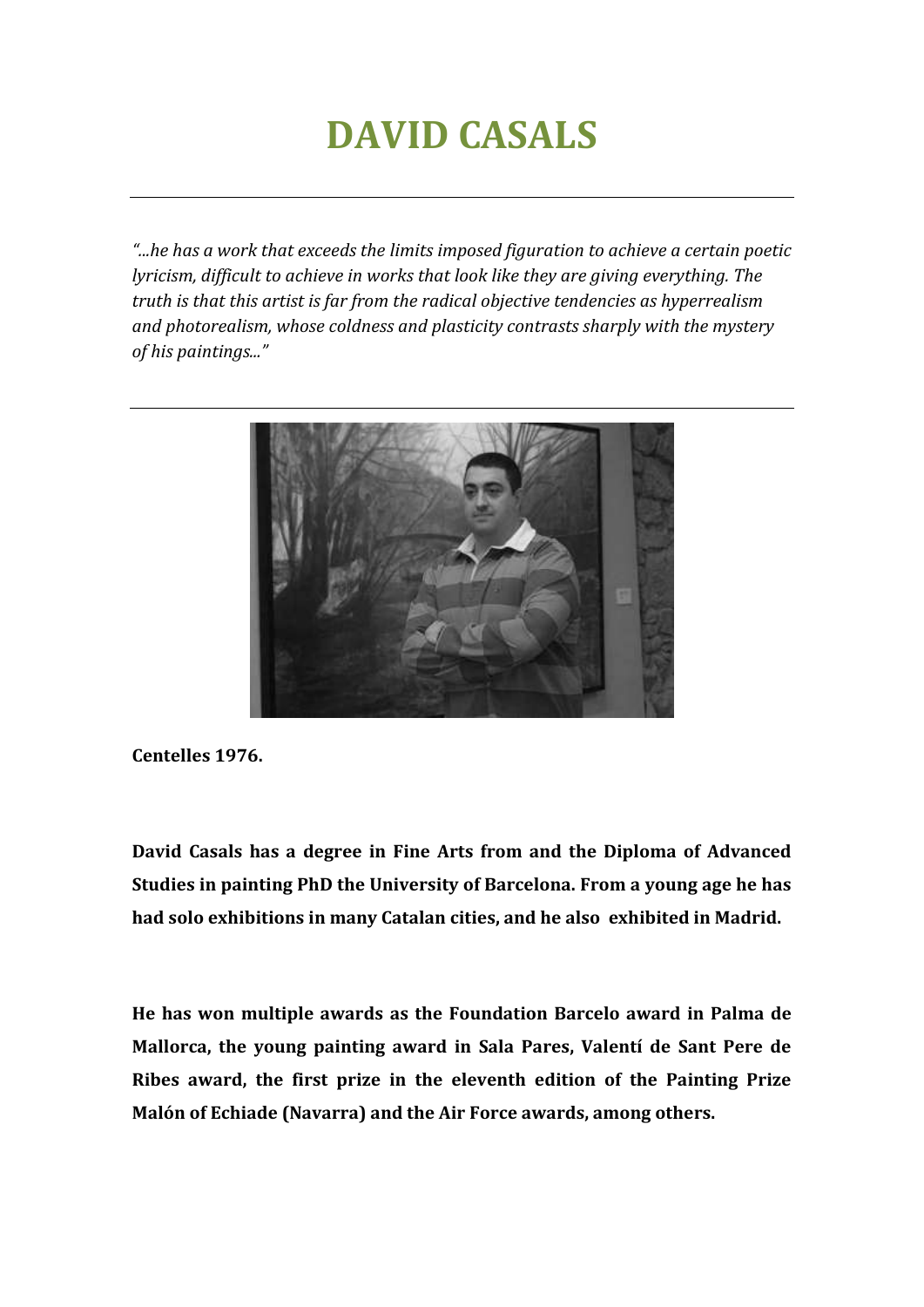**His painting is characterized by a realism that goes beyond the pictorial realism and reveals a painting full of mystery, tranquility and a true pictorial lyricism. He has presented different themes throughout his journey: from portrait (which presents very introspective figures) to landscapes (with a touch of fog that call it mystical and lately modernized life fruits of modern times.**

#### **STUDY AND WORK**

1995-1999: Bachelor of Fine Arts from the Faculty of Fine Arts of the University of Barcelona.

2000-2002: Diploma of Advanced Studies Doctorate in Painting at the Faculty of Fine Arts at the University of Barcelona.

Since 1999 Professor of painting at the School of Adults Centelles Foundation Osona in training and development.

Lives and works in Centelles (Barcelona).

#### **EXHIBITIONS**

2000 Chapel of Jesus Centelles (Barcelona).

2002 Art Gallery Sadurni Vic (Barcelona).

2002 Kroma Gallery, San Feliu (Girona).

2003 Gallery 18 (Sala Pares), Barcelona.

2003 Cal Recado Castellterçol (Barcelona).

2003 Gallery Moncada, Barcelona.

2004 Sala Pares, Barcelona.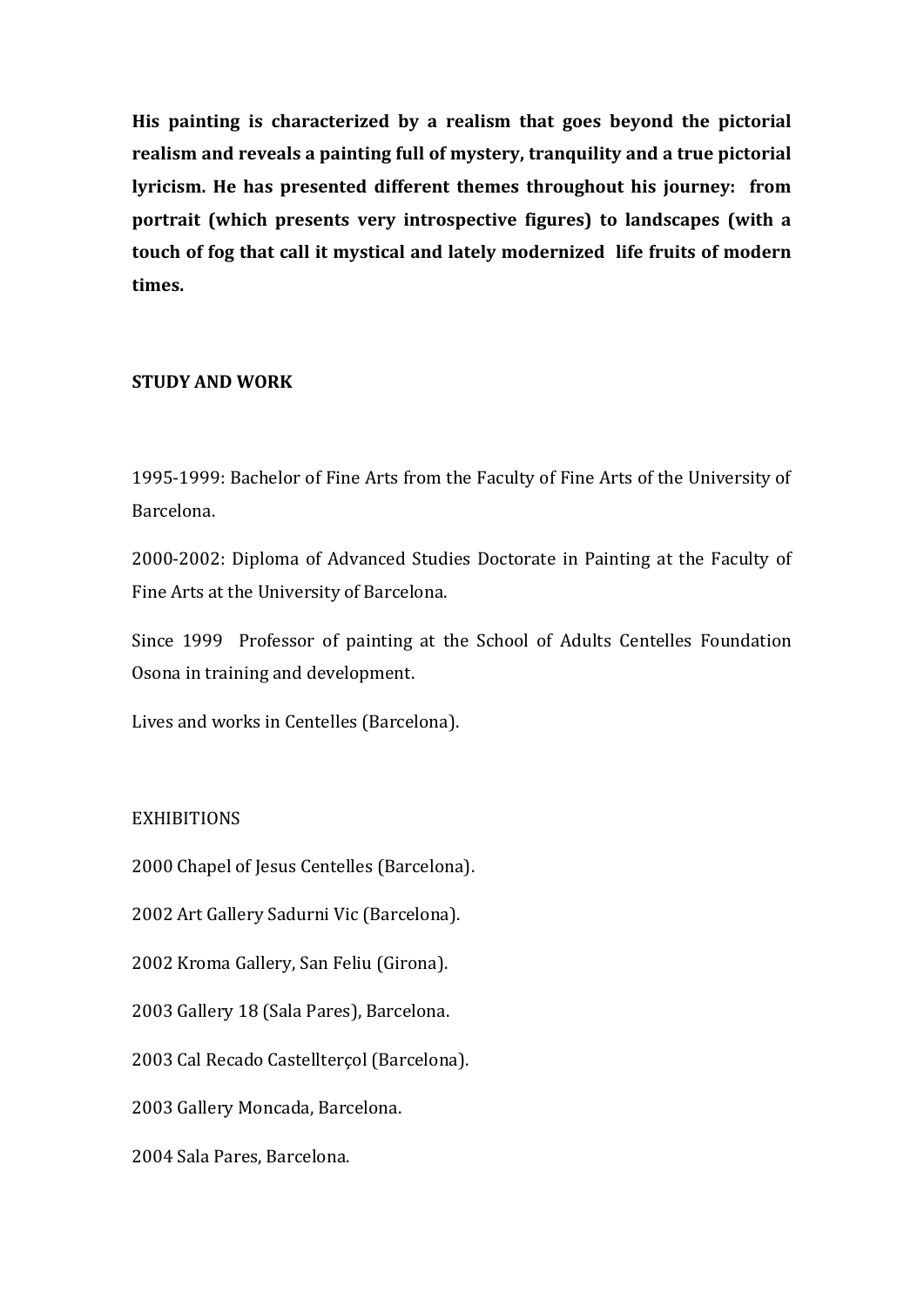Km7 2005 Art Space, Saus-Camallera (Girona) and Anquin's Art Gallery, Reus (Tarragona).

Jorge Alcolea 2006 Arte Contemporáneo, Madrid and Sala Pares, Barcelona.

2007 Art Center in Old Marco Centelles (Barcelona) and Gallery Nolde, Navacerrada (Madrid).

2007 Claustre Gallery of Art, Figueres (Girona).

2008 Anquin's Art Gallery, Reus (Tarragona) and Sala Pares, Barcelona.

2010 Sala Pares, Barcelona.

2011 Abbey Palace, Sant Joan de les Abadesses (Girona).

### AWARDS

2000- mention: "2nd Contest Universitario Jaurena Art Painting" L'Hospitalet de Llobregat (Barcelona). First prize: "Painting Landscapes V Award Doñana" Almonte (Huelva). First prize: "Painting Contest XI Ordino" Ordino (Andorra).

2001 First Runner "XLIII Award for Young Artists," Sala Pares, Barcelona.

2002- mention: "3rd Painting Contest Universitario Jaurena Art" Hospitalet de Llobregat (Barcelona). Finalist: "X Biennial Young Artists Competition" Anquin's Gallery, Reus (Tarragona).

2003- Second Prize "Contest 4th Universitario Jaurena Art Painting" Hospitalet de Llobregat (Barcelona). Finalist: "III International Contest of Young Artists" Barceló Foundation, Palma de Mallorca. First Finalist: "Painting Prize XXIII Valentine" Valentine Art Gallery, Sant Pere de Ribes (Barcelona). First prize: "LXI painting competition Centelles Prize" City of Centelles Centelles (Barcelona). Third prize: "XLV Award for Young Artists," Sala Pares, Barcelona. Second mention of the "National Painting Prize Juan Ramon Masoliver 2003" City of Moncada and Reixac Montcada i Reixac, Barcelona.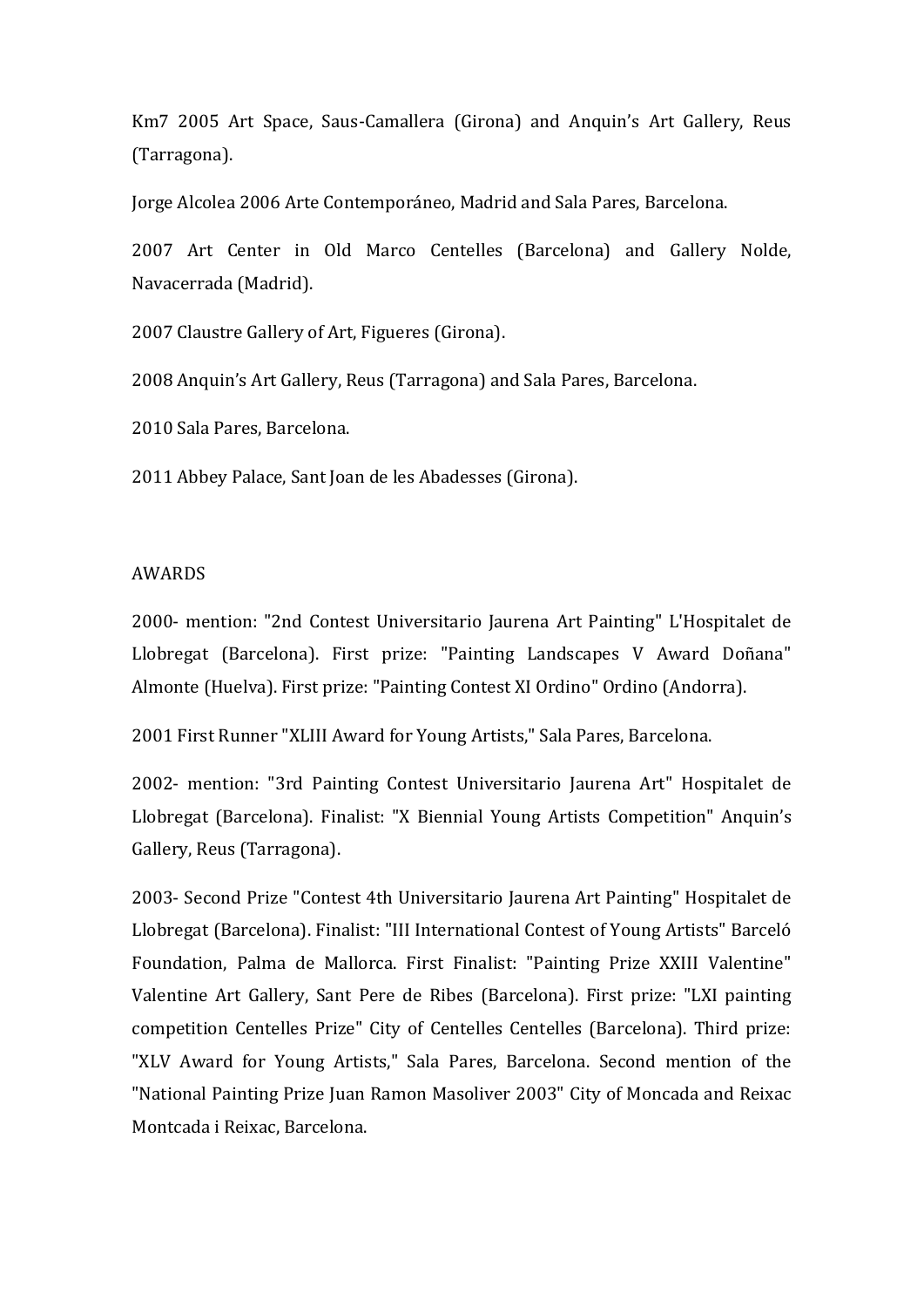2004- mention: "IV International Contest of Young Artists" Barceló Foundation, Palma de Mallorca.

Fourth runner 2005- "Painting Prize XXIV Valentine" Valentine Art Gallery, Sant Pere de Ribes (Barcelona). Selected: "Contemporary Painting Prize III Torroella," Vila Casas Foundation Art Museum 2000 Torroella (Girona). First prize "Premio de Pintura XI Malón of Echaide" Bodegas Nuestra Señora del Romero Cascante (Navarra).

2006- Selected "figurative Prize" Foundation for the Arts and Artists, Barcelona.

2008- Finalist "V Edition of the Prix Paul Ricard Painting Art Club" Club del Arte Paul Ricard, Valencia. Acquisition award "Premio de Pintura Jesus Barcenas," Valdepeñas, Ciudad Real.

2009- Selected "11th Painting Prize Ricard Way" Caixa Terrassa, Terrassa. Selected: "70th International Exhibition of Plastic Arts of Valdepeñas" Ayuntamiento de Valdepeñas, Ciudad Real. Prize acquisition "4th Contest figurative painting and sculpture," Foundation of the Arts and Artists, Barcelona. Honorable mention: "Ejército del Aire Awards 2009", Madrid. Medal of Honor: "XXIV BMW Painting Award", Madrid.

## PUBLIC COLLECTION

Artistic heritage of the University of Barcelona (Barcelona).

Private Cultural Foundation Fran Daurel (Collection of Contemporary Art, Spanish Village, Barcelona).

Artistic heritage of the City of Almonte (Almonte, Huelva).

Vila Casas Foundation (Can Framis, Barcelona).